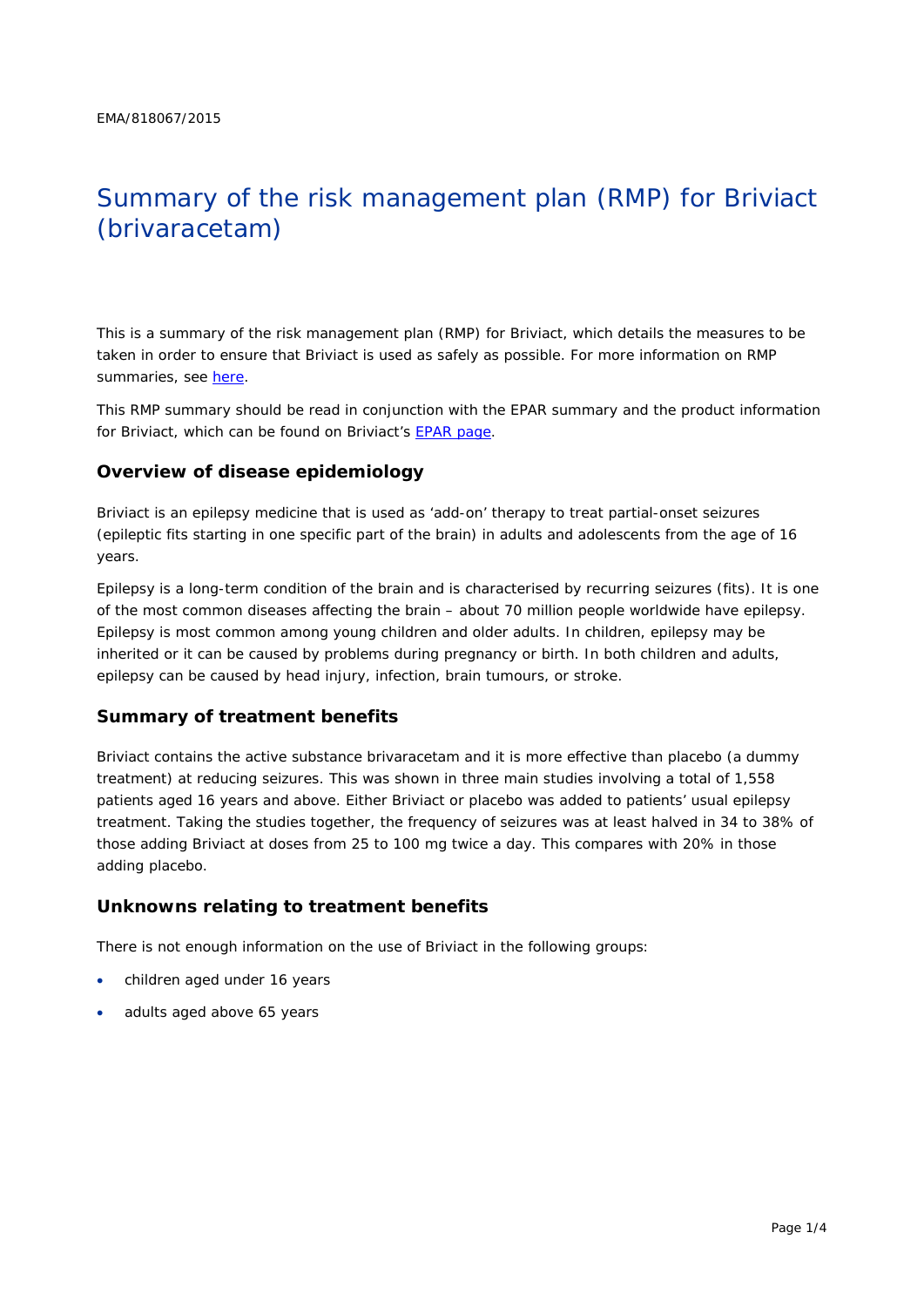# **Summary of safety concerns**

# *Important identified risks*

| <b>Risk</b>                                                                           | What is known                                                                                                                                                                                                                                                                                                                                                                                                                                  | Preventability                                                                                                                                                                                                                                                                                                                                                       |  |
|---------------------------------------------------------------------------------------|------------------------------------------------------------------------------------------------------------------------------------------------------------------------------------------------------------------------------------------------------------------------------------------------------------------------------------------------------------------------------------------------------------------------------------------------|----------------------------------------------------------------------------------------------------------------------------------------------------------------------------------------------------------------------------------------------------------------------------------------------------------------------------------------------------------------------|--|
| Thoughts about<br>suicide and<br>behaviour<br>relating to<br>suicide<br>(suicidality) | Suicide-related events have been<br>reported more often in people with<br>epilepsy than in the general population.<br>Common additional disorders in patients<br>with epilepsy that increase the risk of<br>suicide include depression and learning<br>difficulties or disability. A small increased<br>risk of suicide-related events has also<br>been reported in patients with epilepsy<br>taking epilepsy medicines including<br>Briviact. | Patients should be advised to<br>immediately report to their doctor and to<br>seek medical advice for suicidal<br>thoughts, behaviour, or changes in<br>mood.<br>Healthcare providers, caregivers, and<br>family members must watch the patient<br>closely for any signs of suicidal thoughts,<br>behaviour, or changes in mood to help<br>prevent suicide attempts. |  |
| Feeling of<br>anger or<br>hostility<br>towards others<br>or self<br>(aggression)      | A small increased risk of aggression has<br>been reported in patients with epilepsy<br>taking epilepsy medicines including<br>Briviact.                                                                                                                                                                                                                                                                                                        | Patients experiencing aggression should<br>be advised to immediately report this to<br>their doctor and to seek medical advice.<br>Healthcare providers, caregivers, and<br>family members must watch the patient<br>closely for signs of aggression to prevent<br>potential harm.                                                                                   |  |

## *Important potential risks*

| <b>Risk</b>                                                                                               | What is known                                                                                                                                                                                                                    |  |  |  |
|-----------------------------------------------------------------------------------------------------------|----------------------------------------------------------------------------------------------------------------------------------------------------------------------------------------------------------------------------------|--|--|--|
| Low blood levels of<br>neutrophils (a type of<br>white blood cell)                                        | There have been reports of a reduction in neutrophils in patients taking<br>Briviact during clinical studies.<br>A slight decrease in neutrophils is not usually serious, but a large decrease                                   |  |  |  |
| (neutropenia)                                                                                             | can be serious and increase the chance of infection.                                                                                                                                                                             |  |  |  |
| Worsening of seizures                                                                                     | Seizures may increase or become worse while taking Briviact. However, these<br>could be the result of changes in the patient's overall health or the underlying<br>epilepsy getting worse.                                       |  |  |  |
| Intentionally and<br>frequently exceeding                                                                 | Briviact may produce a calming effect or sleepiness, especially when taken at<br>higher doses. Briviact should be used only for the treatment of seizures.                                                                       |  |  |  |
| the prescribed dose of<br>the medicine<br>(abuse potential)                                               | Abuse of brivaracetam (the active substance in Briviact) may cause serious<br>medical problems, particularly problems that affect the nervous system - for<br>example sleepiness, abnormal gait (way of walking), and confusion. |  |  |  |
| Taking the medicine<br>in a way that is not<br>described in the<br>product information<br>(off-label use) | There is a risk that Briviact might be used for types of epilepsy for which it is<br>not licensed or in children. Use of Briviact outside its intended use may result<br>in a lack of effect and uncontrolled disease.           |  |  |  |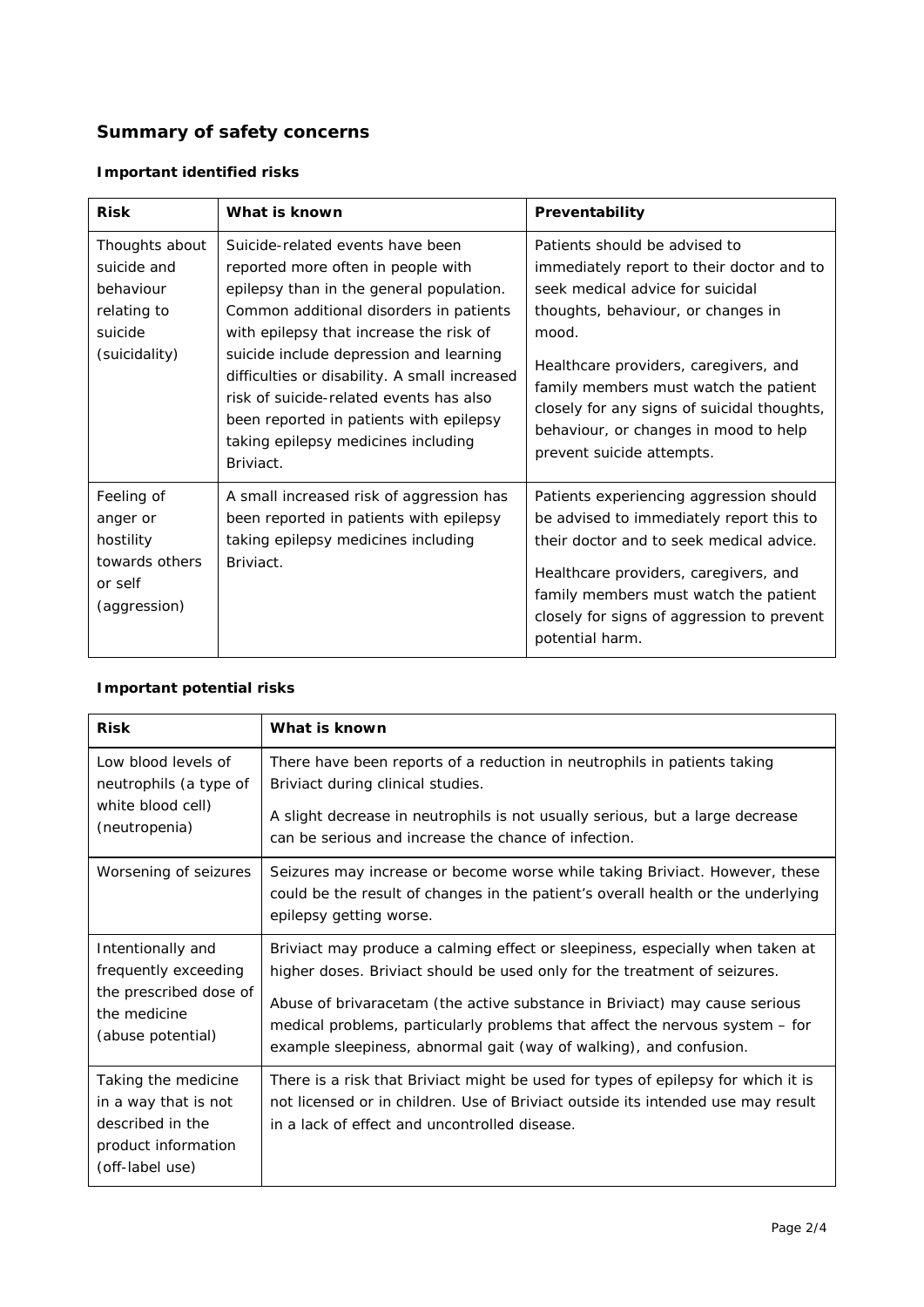#### *Missing information*

| <b>Risk</b>                                                                                                                                   | What is known                                                                                                                                                                                                                                                                                                                                                                                                                                                                                                                                                   |  |  |
|-----------------------------------------------------------------------------------------------------------------------------------------------|-----------------------------------------------------------------------------------------------------------------------------------------------------------------------------------------------------------------------------------------------------------------------------------------------------------------------------------------------------------------------------------------------------------------------------------------------------------------------------------------------------------------------------------------------------------------|--|--|
| Use during pregnancy<br>and breastfeeding                                                                                                     | There is limited information on the safety of Briviact in women who are<br>pregnant or breastfeeding and on their babies. In clinical studies, 36<br>pregnancies were reported in patients taking Briviact and the women stopped<br>taking Briviact as soon as they became aware of their pregnancy (usually<br>within first 12 weeks). There appeared to be no increase in the rate of<br>pregnancy loss in these women, and there were no reports of abnormalities in<br>babies. Briviact should not be used during pregnancy unless clinically<br>necessary. |  |  |
|                                                                                                                                               | A decision should be made whether to discontinue breastfeeding or to<br>discontinue Briviact, taking into account the benefit of the medicine to the<br>mother.                                                                                                                                                                                                                                                                                                                                                                                                 |  |  |
| Use in patients with<br>liver damage (hepatic<br>impairment)                                                                                  | So far in the clinical studies on Briviact, no one has developed liver disease.<br>However, these studies did not include patients who already had liver damage,<br>so the long-term effect of Briviact in such patients is not known.                                                                                                                                                                                                                                                                                                                          |  |  |
|                                                                                                                                               | When a single dose of Briviact was given to patients with liver damage, the<br>levels of brivaracetam in the blood were increased. Because of this effect,<br>patients with liver disease should take a smaller dose of Briviact.                                                                                                                                                                                                                                                                                                                               |  |  |
| Use in patients whose<br>kidneys no longer<br>work well enough for<br>the body's needs<br>(end-stage renal<br>disease) who are on<br>dialysis | Brivaracetam is removed from the body by the kidneys. A study that included<br>patients with epilepsy and kidney disease showed that Briviact can still be<br>used in these patients without a dose reduction. However, this study did not<br>include patients with end-stage kidney damage who were on dialysis.<br>Therefore, Briviact is not recommended in these patients.                                                                                                                                                                                  |  |  |
| Use in adults aged<br>above 65 years                                                                                                          | Forty-four patients aged above 65 years took part in clinical studies on<br>Briviact for epilepsy. Although the pattern of side effects seemed similar to<br>that in younger adults, there is not enough information on the safety of<br>Briviact in adults above 65 years to be sure that there are no adverse effects<br>specific for such patients.                                                                                                                                                                                                          |  |  |
| Overdose                                                                                                                                      | Few patients took an overdose of Briviact during the clinical studies. Although<br>the most frequent side effects after taking a very high dose are likely to be<br>sleepiness and dizziness, there is not enough information on the safety of<br>Briviact after an overdose to be sure that there are not more serious side<br>effects.                                                                                                                                                                                                                        |  |  |
| Long-term safety                                                                                                                              | Although some of the studies for Briviact have run for over 8 years, it is still<br>possible that some rare effects may not have been picked up.                                                                                                                                                                                                                                                                                                                                                                                                                |  |  |

# **Summary of risk minimisation measures by safety concern**

All medicines have a summary of product characteristics (SmPC) which provides physicians, pharmacists and other healthcare professionals with details on how to use the medicine, and also describes the risks and recommendations for minimising them. Information for patients is available in